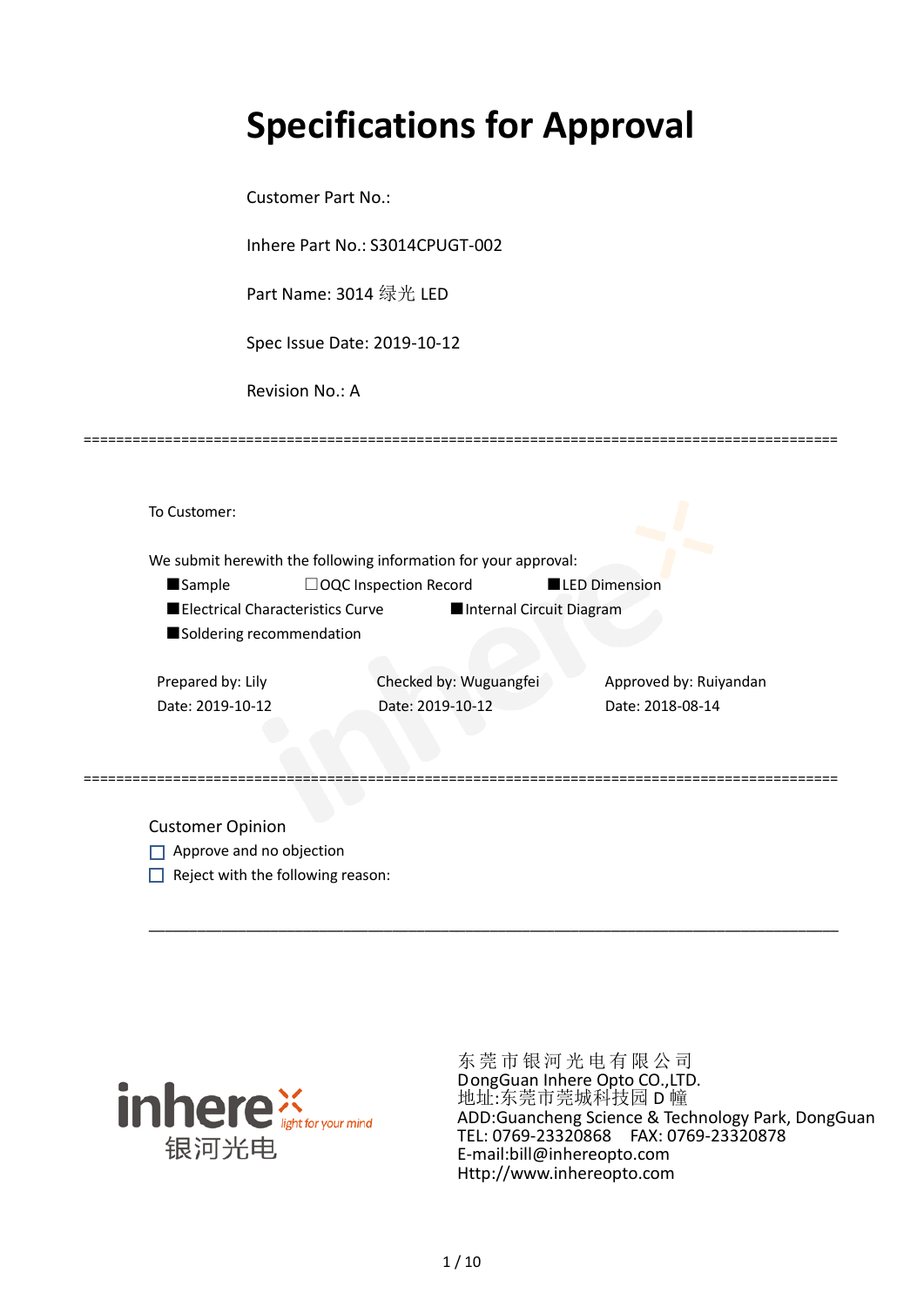#### **Features**

3.0mmⅹ1.4m LED, 0.70mm thickness

Low power consumption

Wide view angle

Package: 4000pcs/reel

RoHS Compliant

#### **Applications**

Ideal for back light and indicator

Various colors and lens types available

# **Package outlines Recommend Pad Layout**



| Part No.       | <b>Emitted color</b> | <b>Dice</b> | Lens color        |
|----------------|----------------------|-------------|-------------------|
| S3014CPUGT-002 | Green                | InGaN/GaN   | Water transparent |

#### Notes:

All dimensions are in millimeters (inches);

Tolerances are ±0.1mm (0.004inch) unless otherwise noted.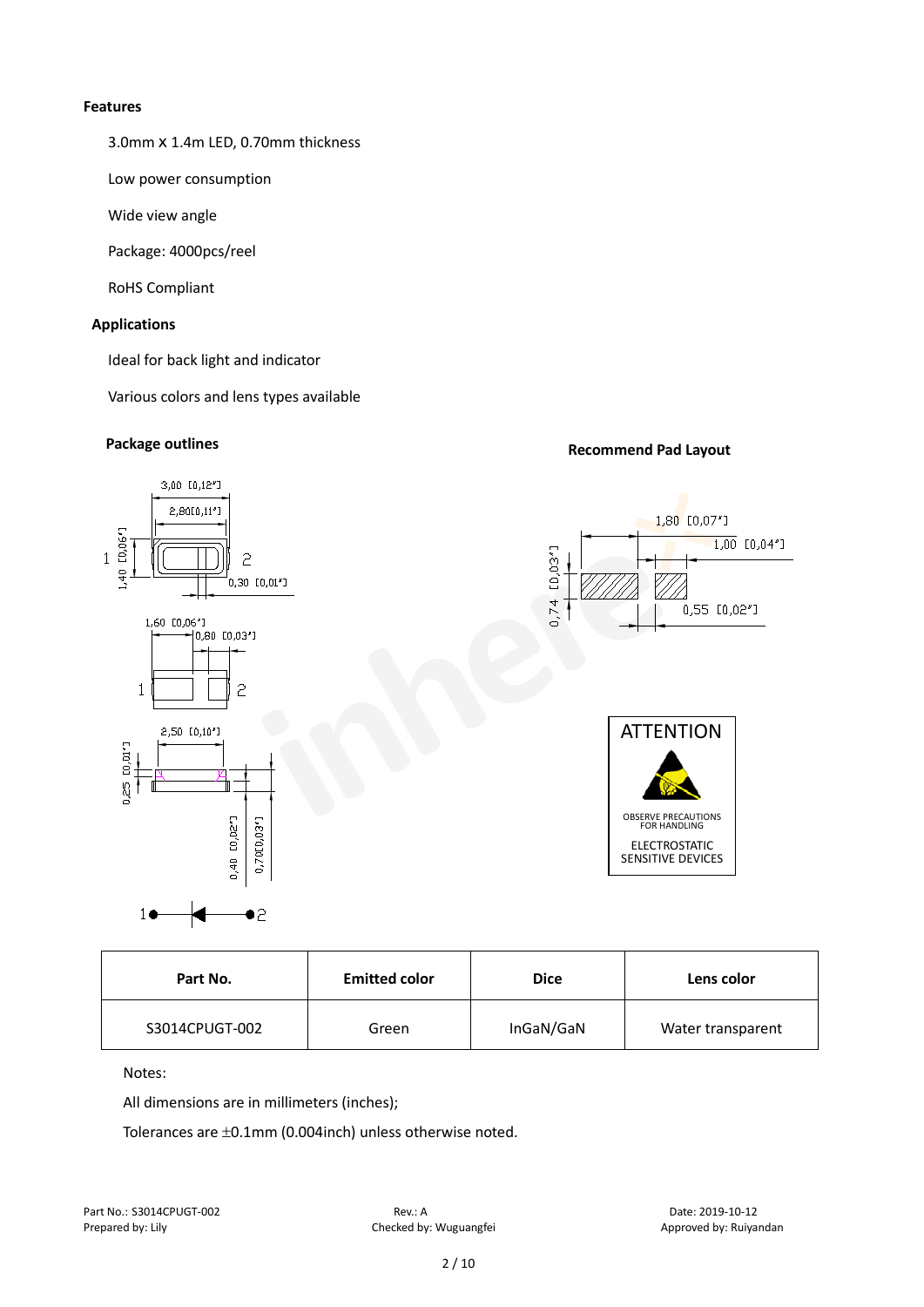# **Absolute Maximum Ratings (Ta=25**℃)

| Parameter                               | Symbol      | Value      | Unit         |
|-----------------------------------------|-------------|------------|--------------|
| Forward current                         | If          | 30         | mA           |
| Reverse voltage                         | Vr          | 5          | V            |
| Power dissipation                       | Pd          | 102        | mW           |
| Operating temperature                   | Top         | $-40$ ~+85 | $^{\circ}$ C |
| Storage temperature                     | <b>Tstg</b> | $-40$ ~+85 | $^{\circ}$ C |
| Peak pulsing current (1/10 duty f=1kHz) | Ifp         | 125        | mA           |

# **Electro-Optical Characteristics (Ta=25**℃)

|                             | <b>Test</b><br>Condition | Symbol        | Value   |                          |                          |        |
|-----------------------------|--------------------------|---------------|---------|--------------------------|--------------------------|--------|
| Parameter                   |                          |               | Min     | <b>Typ</b>               | <b>Max</b>               | Unit   |
| Wavelength at peak emission | $If=30mA$                | $\lambda$ p   |         | 521                      |                          | nm     |
| Spectral half bandwidth     | $If=30mA$                | Δλ            | $-$     | 25                       |                          | nm     |
| Dominant wavelength         | $If=30mA$                | $\lambda$ d   | 520     | --                       | 530                      | nm     |
| Forward voltage             | $If=30mA$                | Vf            | 2.8     | $\overline{\phantom{m}}$ | 3.6                      | $\vee$ |
| Luminous intensity          | $If=30mA$                | Iv            | 1000    | 1800                     |                          | mcd    |
| Viewing angle at 50% lv     | $If=30mA$                | $2\theta$ 1/2 | --      | 120                      | $\overline{\phantom{a}}$ | Deg    |
| Reverse current             | $Vr = 5V$                | Ir            | $-\, -$ | $-\,-$                   | 10                       | μA     |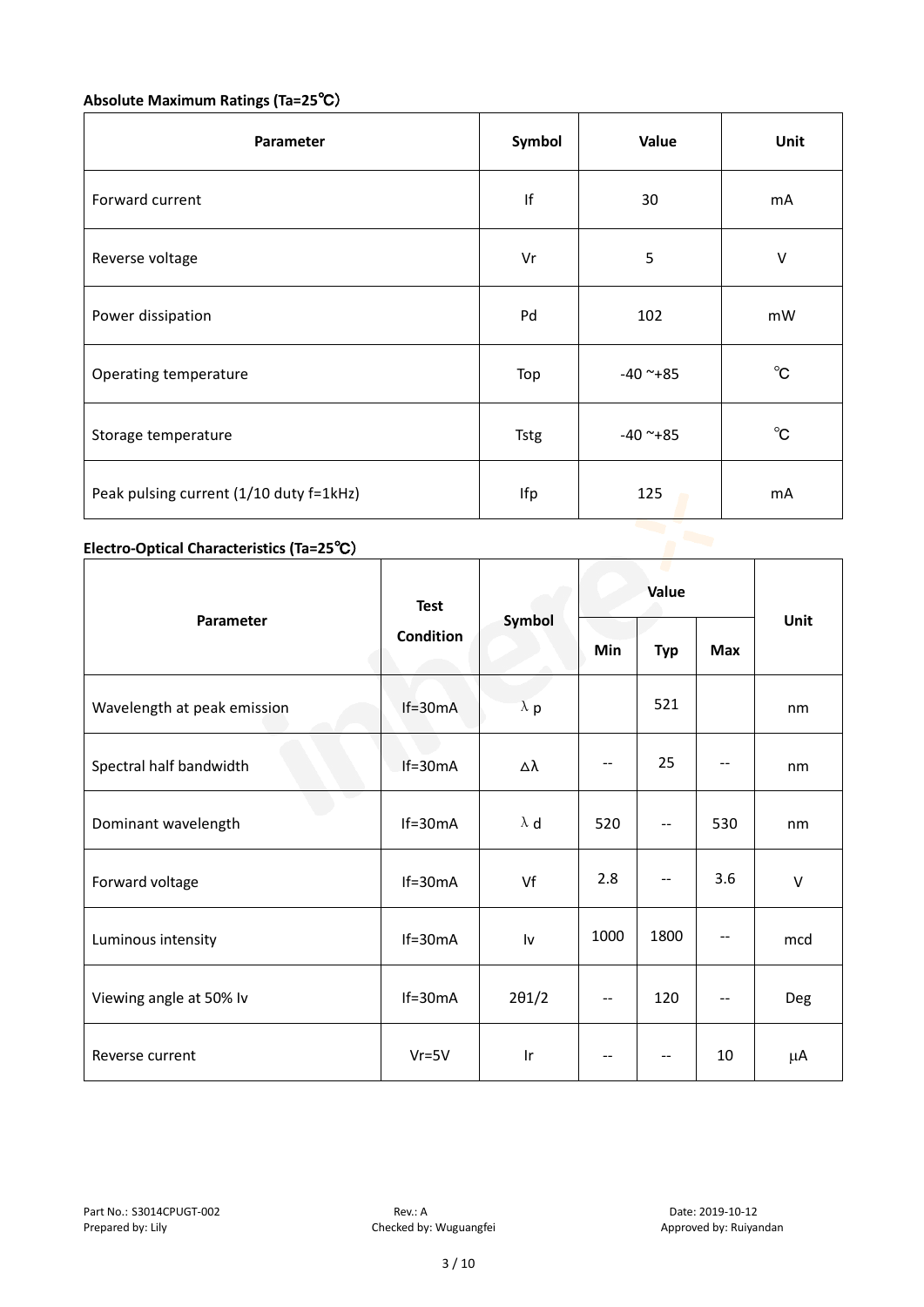#### **Optical characteristic curves**

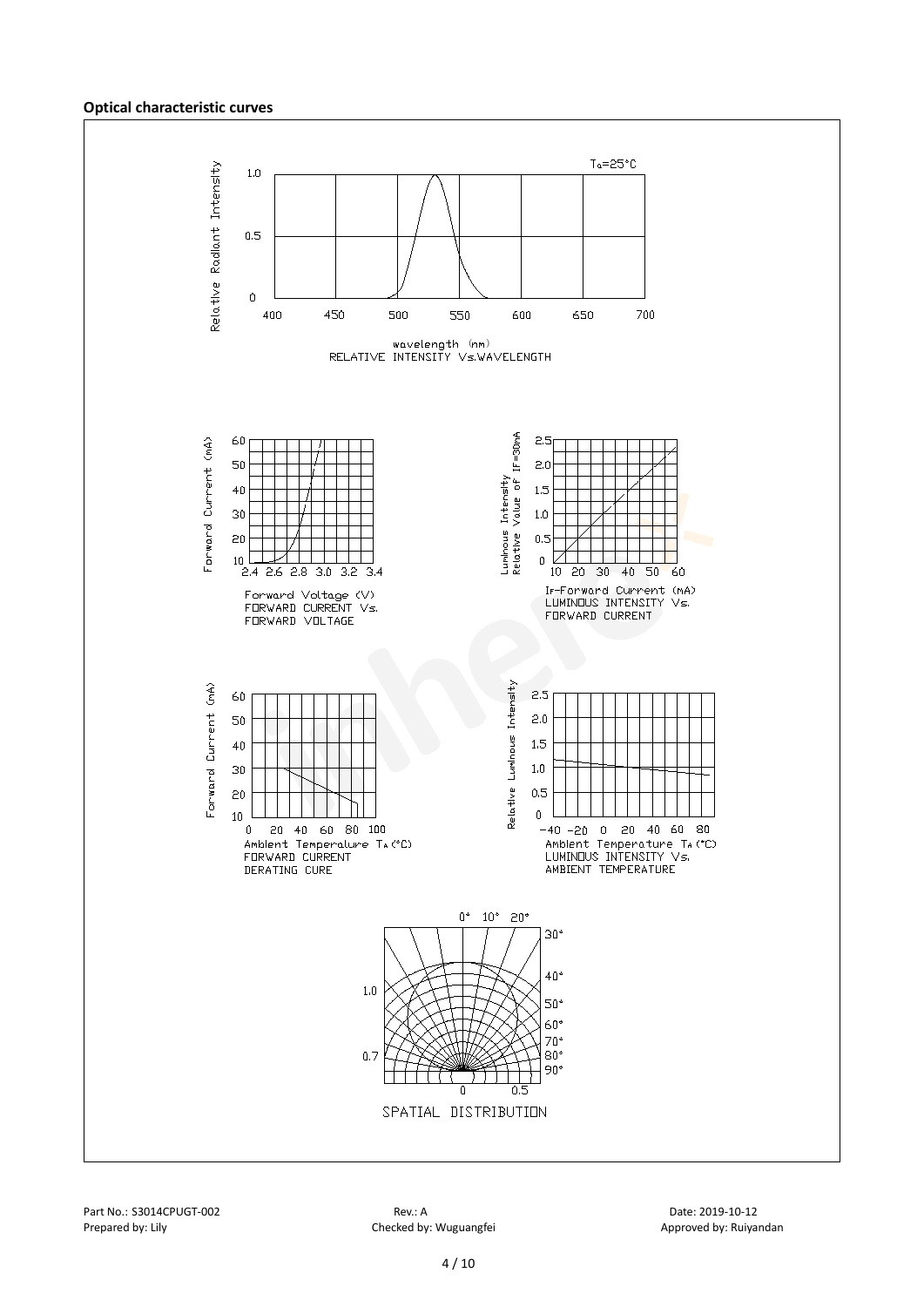#### **Reflow Profile**

Reflow Temp/Time



#### Notes:

- 1. We recommend the reflow temperature 245℃ (±5℃). The maximum soldering temperature should be limited to 260℃.
- 2. Don't cause stress to the epoxy resin while it is exposed to high temperature.
- 3. Number of reflow process shall be 2 times or less.

#### ■Soldering iron

Basic spec is  $\leq$  5sec when 320°C (±20°C). If temperature is higher, time should be shorter (+10°C $\rightarrow$ -1sec). Power dissipation of iron should be smaller than 20W, and temperatures should be controllable .Surface temperature of the device should be under 350℃.

#### **Rework**

- 1. Customer must finish rework within 5 sec under 340℃.
- 2. The head of iron cannot touch copper foil
- 3. Twin-head type is preferred.



Avoid rubbing or scraping the resin by any object, during high temperature, for example reflow solder etc.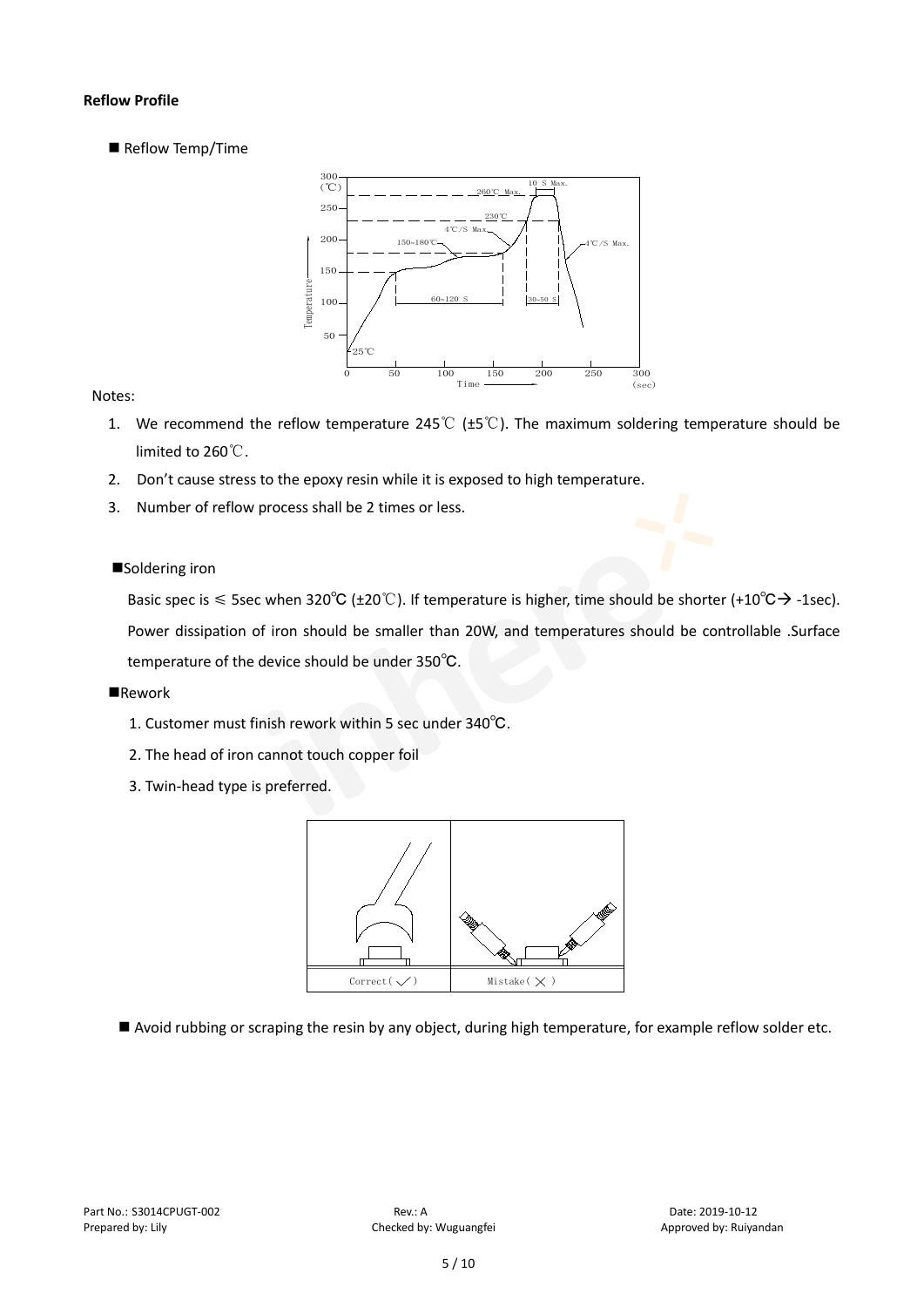#### T**est circuit and handling precautions**

Test circuit



■ Handling precautions

#### 1. Over-current-proof

Customer must apply resistors for protection; otherwise slight voltage shift will cause big current change

(Burn out will happen).

#### 2. Storage

2.1 It is recommended to store the products in the following conditions:

Humidity: 60% R.H. Max.

Temperature: 5℃~30℃

- 2.2 Shelf life in sealed bag: 12 month at <5℃~30°C and <30% R.H. after the package is opened, the products should be used within 24hrs or they should be keeping to stored at≦20 R.H. with zip-lock sealed.
- 3. Baking

It is recommended to baking before soldering. The Conditions is: 60±5℃/24hrs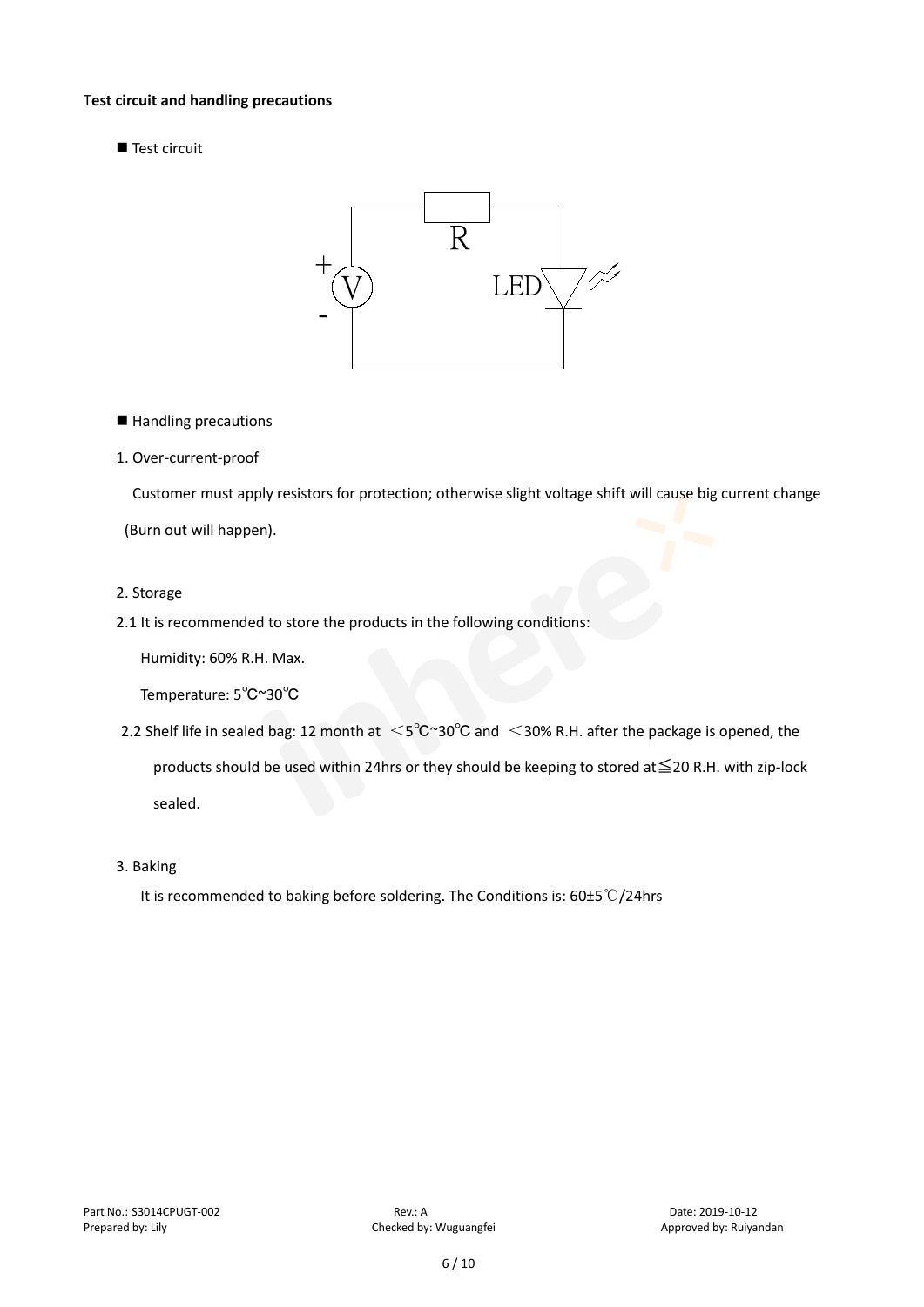### **Test Items and Results of Reliability**

| <b>Test Item</b>                                  | <b>Standard</b><br><b>Test Conditions</b><br><b>Test Method</b>                |                   | <b>Note</b> | <b>Number of</b><br><b>Test</b> |
|---------------------------------------------------|--------------------------------------------------------------------------------|-------------------|-------------|---------------------------------|
| <b>Reflow Soldering</b>                           | Ta=260 $\pm$ 5 °C, Time=10 $\pm$ 2S                                            | JB/T 10845-2008   | 3times      | 0/22                            |
| Salt Atmosphere                                   | Ta=35±3°C, PH=6.5 $\sim$ 7.2                                                   | GB/T 2423.17-2008 | 24hrs       | 0/22                            |
| Temperature Cycling                               | -40 $±5^{\circ}$ C<br>$30±1$ min<br>个→(25℃/5±1min)↓<br>100±5°C<br>$30±1$ min   | GB/T 2423.22-2012 | 100cycles   | 0/22                            |
| <b>Thermal Shock</b>                              | Ta=-40±5 $\degree \text{C}$ $\sim$ 100±5 $\degree \text{C}$ ,<br>15±1min dwell | GB/T 2423.22-2012 | 100cycles   | 0/22                            |
| High Humidity High Temp.<br>Cycling               | Ta=30±5 °C $\sim$ 65±5 °C,<br>90±5%RH,24hrs/1cycle                             | GB/T 2423.4-2008  | 10cycles    | 0/22                            |
| High Humidity High Temp.<br>Storage Life          | Ta=85±5 °C, $\psi$ (%)=85±5%RH                                                 | GB/T 2423.3-2006  | 1000hrs     | 0/22                            |
| High Temperature<br><b>Storage Life</b>           | Ta=100±5°C, non-operating                                                      | GB/T 2423.2-2008  | 1000hrs     | 0/22                            |
| Low Temperature<br>Storage Life                   | Ta=-40±5℃, non-operating                                                       | GB/T 2423.1-2008  | 1000hrs     | 0/22                            |
| Life Test                                         | Ta=26±5℃,@20mA,<br>$\psi$ (%)=25%RH~55%RH                                      |                   | 1000hrs     | 0/22                            |
| High Humidity High Temp.<br><b>Operating Life</b> | Ta=85±5 $\degree$ C, @20mA,<br>$\psi$ (%)=85%RH                                | GB/T 2423.3-2006  | 500hrs      | 0/22                            |
| Low Temperature<br><b>Operating Life</b>          | Ta=-20±5℃,@20mA                                                                | GB/T 2423.1-2008  | 1000hrs     | 0/22                            |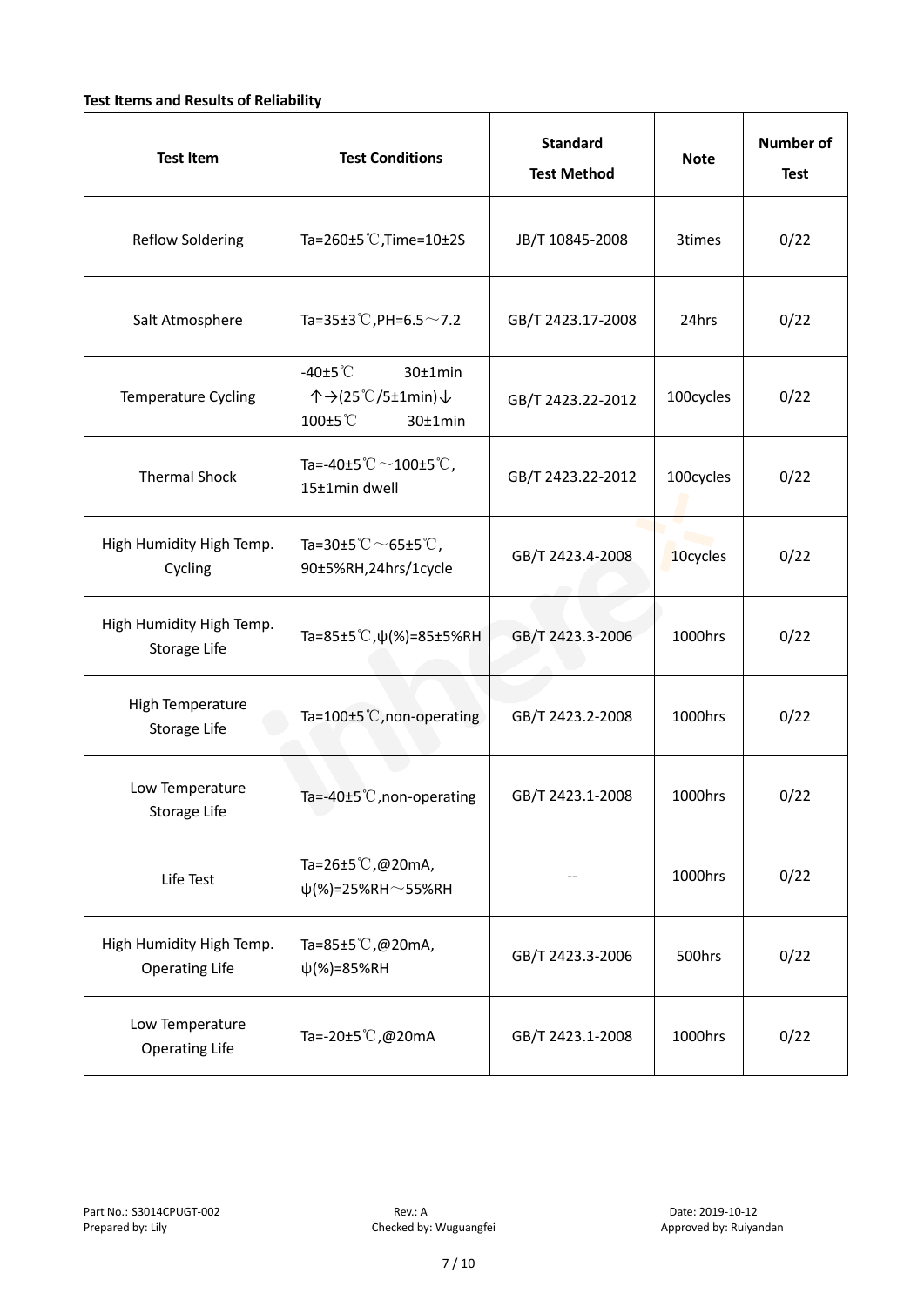### **Forward Voltage Rank Combination (IF=30mA)**

| Rank | Min. | Max. | Unit |
|------|------|------|------|
| 22   | 2.8  | 3.0  |      |
| 24   | 3.0  | 3.2  |      |
| 26   | 3.2  | 3.4  | V    |
| 28   | 3.4  | 3.6  |      |

### **Luminous Intensity Rank Combination (IF=30mA)**

| Rank | Min. | Max. | Unit |
|------|------|------|------|
| ᠇    | 1000 | 1250 |      |
| U    | 1250 | 1600 |      |
| V    | 1600 | 2000 | mcd  |
| W    | 2000 | 2500 |      |
| х    | 2500 | $-$  |      |

## **Dominant wavelength Rank Combination (IF=30mA)**

| Rank | Min.  | Max.  | Unit |
|------|-------|-------|------|
| U    | 520   | 522.5 |      |
| V    | 522.5 | 525   |      |
| W    | 525   | 527.5 | nm   |
| X    | 527.5 | 530   |      |

#### **Group Name on Label (Example DATA: 22 V U 30)**

| DATA: 22 V U 30 | Vf(V)           | Iv (mcd)  | λd (nm)   | <b>Test Condition</b> |
|-----------------|-----------------|-----------|-----------|-----------------------|
| 22→V→U→30       | $2.8^{\sim}3.0$ | 1600~2000 | 520~522.5 | $IF = 30mA$           |

#### Notes:

1. The tolerance of luminous intensity (Iv ) is  $\pm 15\%$ .

- 2. The tolerance of dominant wavelength is ±1nm.
- 3. This specification is preliminary.
- 4. This specification is a standard specification of our factory, can make in accordance with customer's special requirement.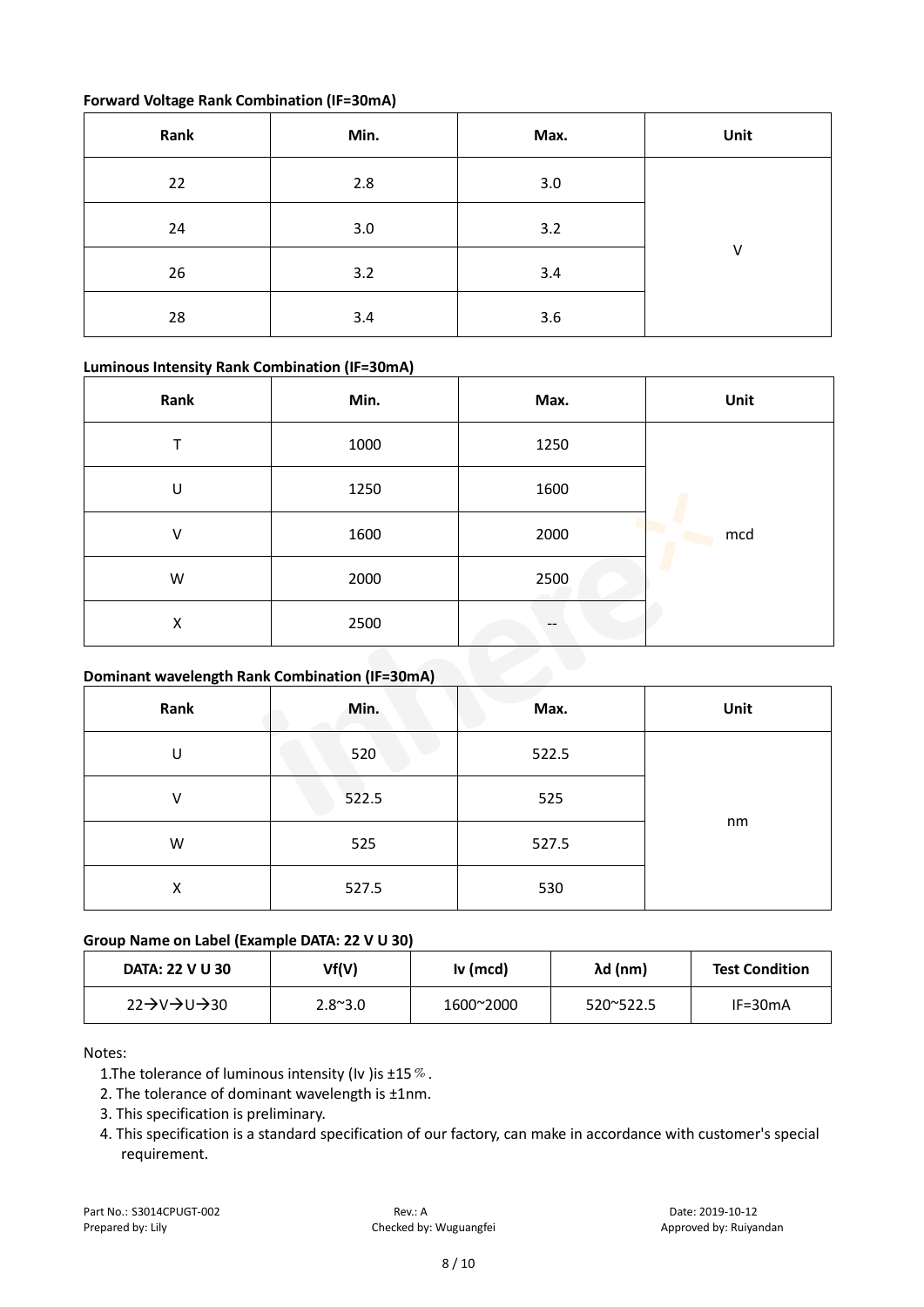#### **3014 Series SMD Top LED Lamps Packaging Specifications**

- 
- Feeding Direction **Constanting Constanting Constanting Constanting Constanting Constanting Constanting Constanting Constanting Constanting Constanting Constanting Constanting Constanting Constanting Constanting Constanting**





**Dimensions of Tape (Unit: mm)**



#### Notes:

- 1. Empty component pockets are sealed with top cover tape;
- 2. The maximum number of missing lamps is two;
- 3. The cathode is oriented towards the tape sprocket hole in accordance with ANSI/EIA RS-481 specifications.
- 4. 4,000pcs/Reel.